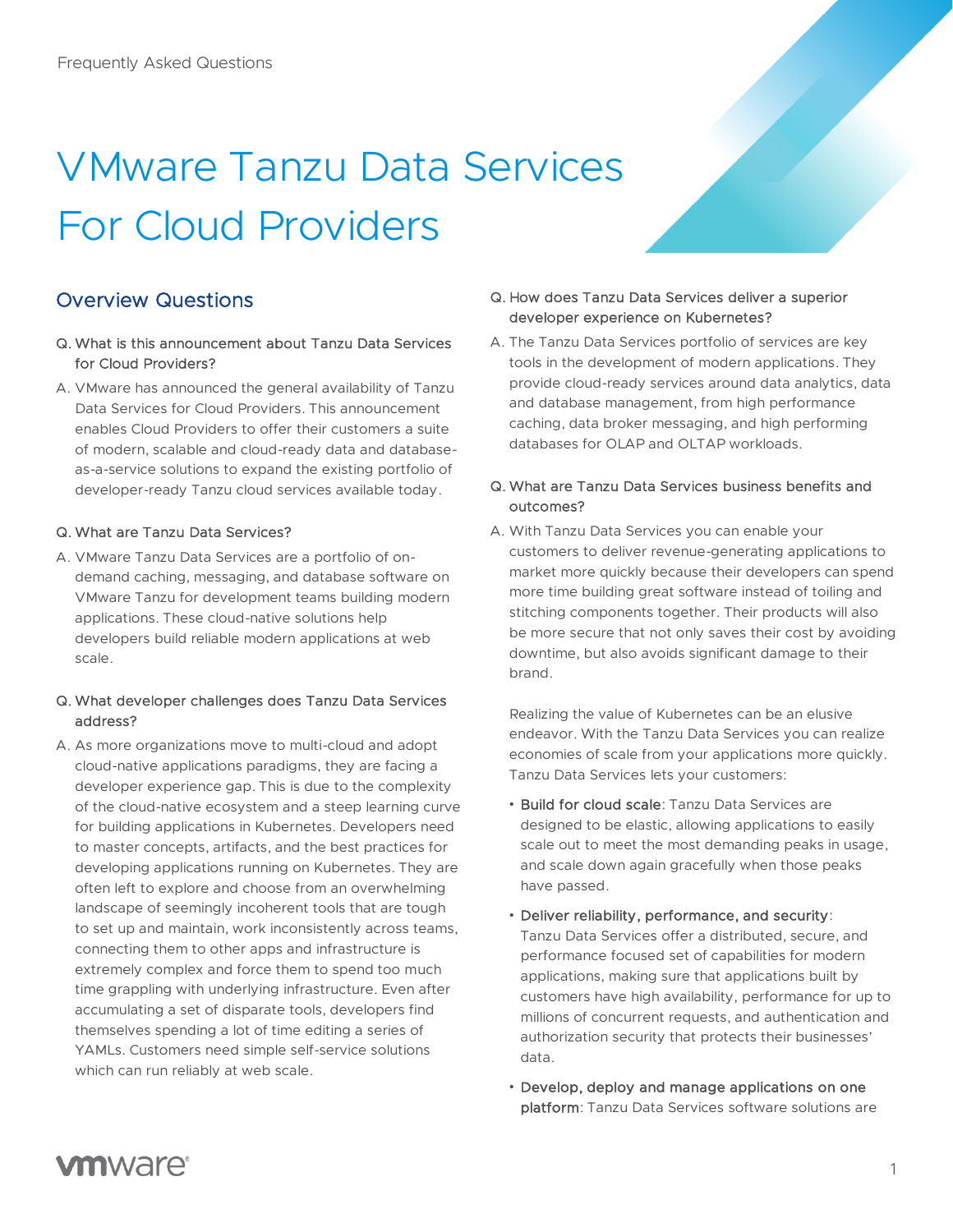designed to work effortlessly together with the larger Tanzu ecosystem of solutions, from Tanzu Application Platform, to Tanzu Standard and Tanzu Mission Control. Developers, and by association their DevSecOps teams, can work faster and smarter in the development, build, and deployment of applications at web scale using the developer-ready cloud capabilities offered by the Tanzu ecosystem.

#### Q. What are the Tanzu Data Services leading capabilities?

A. Here are some of the leading capabilities that the Tanzu Data Services portfolio of data management services provides:

#### • Elastic scale-out:

Easily scale out to meet the most demanding peaks in usage. Scale back down again gracefully when the peaks are behind you.

- Distributed deployment: Deploy as clusters for high availability and throughput, and federate across Multiple Geolocation (Multi-Site), multiple availability zones and regions. Achieve Active/Active and Active/Passive deployment topologies.
- Performance: Tanzu Data Services gives applications their own object data store at in-memory speed that can serve thousands or even millions of concurrent requests at a time, while maintaining data consistency.
- Built-in Security: Tanzu Data Services enables authentication and authorization using OAuth2. Data in transit is encrypted via TLS. Passwords, certificates, and other secrets are encrypted.
- Consistent binding: The lifecycle of a data service is managed the same way for every use case, with the Open Service Broker API.
- Fault Tolerance: Partial failure in a distributed system is a fact of life. Tanzu Data Services provides methods for fault tolerance, failover, and backup and restore to help prevent loss and promote availability.

# Q. Who are the target accounts for Tanzu Data Services?

A. Companies with 100 or more developers, including data teams, database admins, and data warehouse architects and specialists looking to develop containerized applications at scale.

# Q. Who are the target customer personas for Tanzu Data Services?

A. Tanzu Data Services customer personas that you should identify and engage for each service:

• VMware Greenplum – CTO, CIO, Chief Analytics Officer, VP of Business Analytics, Data architects, data warehouse specialists, Dir of Data Infrastructure

Top priorities:

- Aggregate and store a variety of enterprise data types in one unified Data Warehouse
- Utilize an open-source based data infrastructure to enable flexible hybrid cloud implementations
- Tanzu SQL CTO, CIO, Dir of Data Infrastructure, Database Admins, Database Operations

Top priorities:

- Need an easy way to provide enterprise-ready SQL to the development team
- –Wants a Database-as-a-Service model that is fully compatible with MySQL and Postgres
- Tanzu RabbitMQ CTO, CIO, Dir of Data Engineering, Developers, Data teams, Service Operators

Top priorities:

- –Seeking to increase developer productivity and autonomy, deliver apps to market faster, ideally with a self-service experience to provision data backing services to power their applications
- Data product/database experts would like to use fitfor-purpose data products for different data needs
- Tanzu GemFire CTO, CIO, Dir of Data Infrastructure, Developers, Data teams

Top priorities:

- –Seeking to increase developer productivity and autonomy, deliver apps to market faster, ideally with a self-service experience to provision data backing services to power their applications
- –Focused on supporting and providing developers/app teams with tools and software to operate at speed while ensuring business resilience and reliability

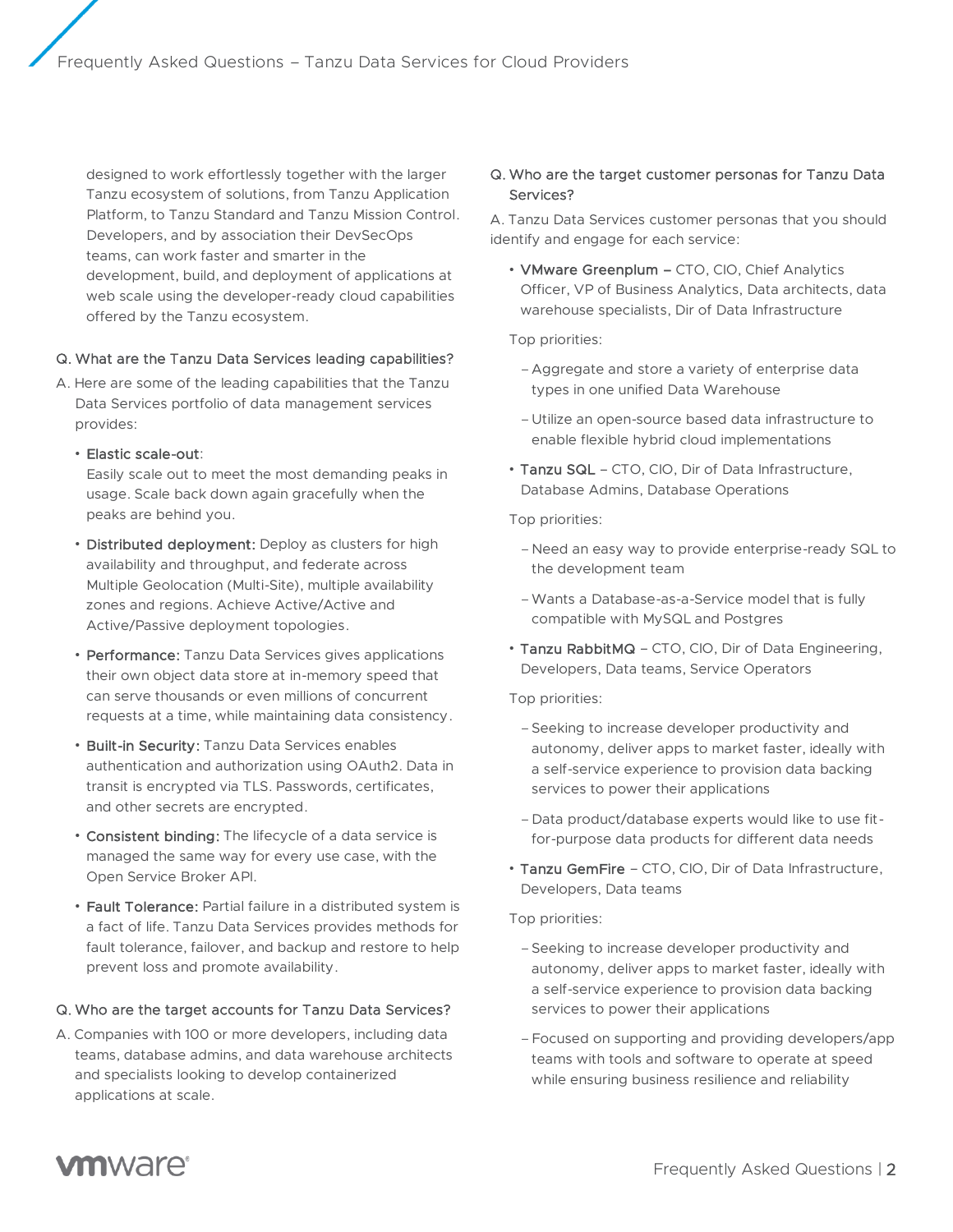#### Q. Where can I learn more about Tanzu Data Services? Where can I access all the content and collateral?

- A. To get more information and documentation on Tanzu Data Services, please visit:
	- <https://tanzu.vmware.com/data-services>
	- [https://vmstarcommunity.force.com/partnerconnec](https://vmstarcommunity.force.com/partnerconnect/s/tanzu-overview) [t/s/tanzu-overview](https://vmstarcommunity.force.com/partnerconnect/s/tanzu-overview)

# Cloud Provider Questions

- Q. When is Tanzu Data Services Generally Available (GA) for Cloud Providers?
- A. Tanzu Data Services will be available to Cloud Providers on April 27, 2022.

# Q. Why is Tanzu Data Services important for Cloud Providers?

A. Tanzu Data Services is a portfolio of on-demand caching, messaging, and database software on VMware Tanzu for development teams building modern applications. These cloud-native solutions help developers build reliable modern applications at web scale. Cloud Partners can expand on Tanzu develop-ready cloud services available for their customers, including developer and DevSecOps teams, by leveraging the Tanzu Data Services portfolio of cloud-native services to customers who want to develop and run modern applications in multi-cloud or private cloud. As Tanzu Data Services supports a multi-cloud environment and runs on any API-conformant Kubernetes distribution, cloud partners can quickly integrate the service offering with their current managed services portfolio to gain increasing share from their customers.

# Q. How should a cloud provider position Tanzu Data Services for their customers?

A. Cloud providers should position Tanzu Data Services as an additional cloud-native service to the Developer Ready cloud service offerings they make available to customers. Tanzu Data Services offer elastic, performant, secure and reliable services for customer applications to use that runs on any compliant public cloud or onpremises Kubernetes cluster.

#### Q. What services can the cloud provider monetize with Tanzu Data Services?

A. Cloud Providers can offer a best-in-class cloud-native development experience with the Tanzu Data Services portfolio of tools, expanding on the set of cloud services such as Tanzu Application Platform and Tanzu Mission Control that they are currently offering to their customers.

# Q. How will Tanzu Data Services be priced for Cloud Providers?

A. Tanzu Data Services are standalone services available for deployment on vSphere, VCF or public cloud, priced using a per core per month metric. Refer to the Product Usage Guide for details on current points for each pricing option.

#### Q. What licensing options are available for Tanzu Data Services?

A. Tanzu Data Services is available only as a VCPP rental, and is covered by a one-off license request created through the VMware Commerce Portal.

#### Q. Does Tanzu Data Services pricing include support?

A. Yes, Tanzu Data Services pricing includes full production level support.

#### Q. Are Tanzu Data Services based on Usage Meter?

A. No, Tanzu Data Services are not integrated with Usage Meter. Cloud Providers will need to manually collect metering and report their consumption to the [Cloud](https://vcp.vmware.com/login)  [Provider Commerce Portal.](https://vcp.vmware.com/login) 

#### Q. How can I sign up for a Tanzu Data Services contract?

A. Login to the [VMware Commerce Portal](https://vcp.vmware.com/login) to sign up. Refer to [documentation](https://docs.vmware.com/en/VMware-Cloud-Provider-Commerce-Portal/services/Using-Commerce-Platform-Provider/GUID-C939FA0D-006F-46E7-BDF4-ABBAAE177988.html) for submitting a new one-off order.